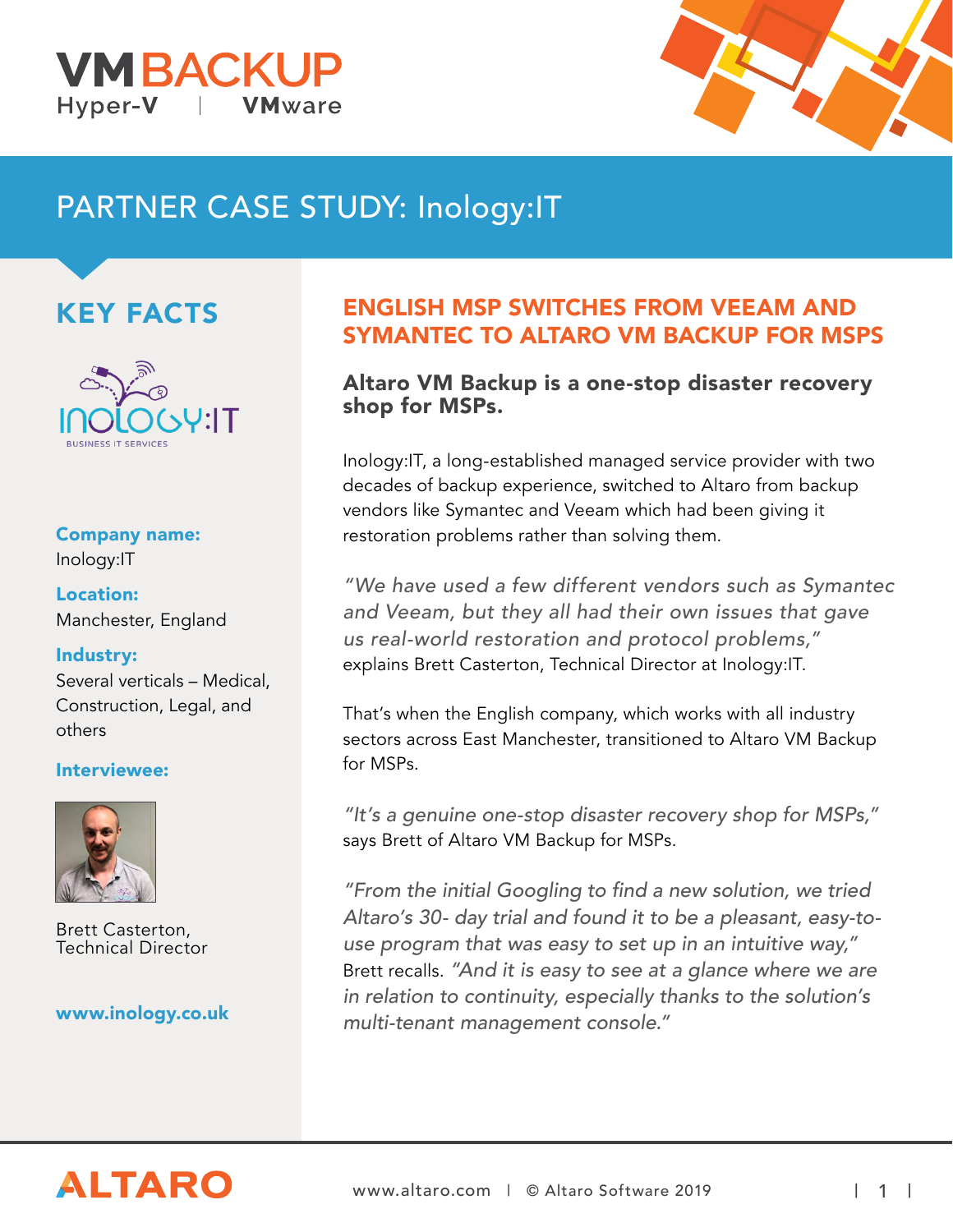### MULTI-TENANT CLOUD MANAGEMENT CONSOLE FOR MSPS

Altaro's multi-tenant cloud management console – or CMC – gives MSPs a global view of their different customer Altaro accounts from one pane of glass. "This is a real bonus," Brett says, "and reporting is a winner."

Automation is key to Inology:IT 's operations. "We use the latest technology to enable us to service our clients," Brett explains.

"By leveraging automation rather than manual labour, we can service our customers more efficiently and with good cost savings without compromising on our core service values."

Altaro meets this criterion: "Altaro saves us from manually checking the backups and the CMC is vital in this," Brett states. "The CMC was definitely a selling point to us."

### STRIKING THE RIGHT CHORD WITH MSPS

Other aspects of Altaro's MSP-friendly model have also struck the right chord with Inology:IT. "Altaro's MSP model charges per VM per month and that is good. It really works for us as an MSP, as we build it into each client's support costings."

Another key factor is a reliable tech support team to lean on when the going gets tough: "Altaro staff and support are very knowledgeable about product and issues," he says, adding that he is impressed by the way

Altaro invites and listens to feedback: "We have always got involved with beta testing and Altaro really does listen to customer feedback about new features."

Additionally, thanks to the Augmented Inline Deduplication found in Aaltaro VM Backup for MSPs, Inology:IT makes total storage savings of roughly 1TB.

"Altaro VM Backup for MSPs does what it says on the tin," affirms Brett.

### PIVOTAL MOMENT IN DISASTER RECOVERY (DR)

"Having been in the business for nearly 20 years, we have seen backup and disaster recovery change from tape to cartridge to vaults to cloud hosting. Technology has changed often and the ways we back up have likewise changed," Brett explained.

"Active Directory was the driving force as that has its own unique challenges to restore, either as is or bare metal. Virtualisation changed all this, it is a single container containing everything you need," he said, describing what led up to his company's choice Altaro, with its specialised focus on backup for virtual machines.

Additionally, when it comes to backup, Inology:IT uses the 1-2-3 Rule, namely:

- 1) In this Live data on server
- 2) Local backup data
- 3) Offsite safe data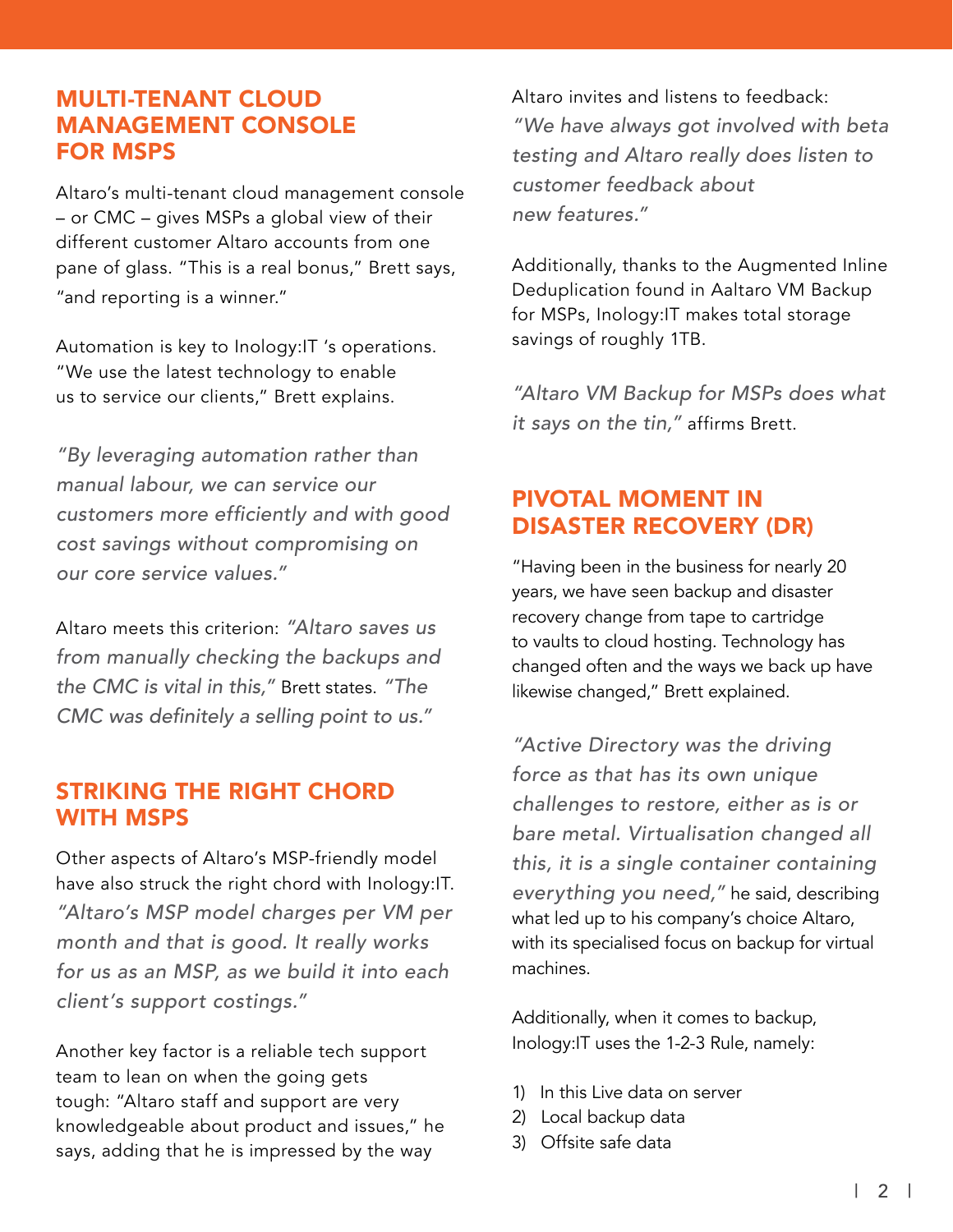"This encompasses what we see as the minimum for backup/DR (disaster recovery) solutions," Brett says.

"Altaro VM Backup enables us to do this with ease. Altaro VM Backup for MSPs provides an offsite option and this fulfilled our 1-2-3 strategy. What's great about all this in addition is that it's included in cost, which is a huge bonus to an MSP."

At that stage with Altaro in place, Inology:IT was ready for its next steps: "It was at that pivotal moment that we systematically virtualised all the physical server at our clients without issue and were able to offer a full DR solution to them."

### PROVIDING CUSTOMERS WITH PEACE OF MIND

Brett recalled a recent incident where Altaro saved a customer's day: "One of our customers was infected by the crypto virus – it got onto a machine and then spread through the mapped drive to the server. All the main data files had become encrypted. We segregated this machine and we started work to restore the data files from shadow copies. However, Microsoft has an issue in relation to restoring from shadow copies issue with long files names. So, we took the approach to restore the entire server from the previous night's backup. We achieved this within 2 hours, no real harm done. Without Altaro VM Backup for MSPs, we would have been stuck."

The company has been successful in providing such peace of mind to their customers. Brett lists various ways in which Altaro VM Backup helps in the company's daily managed IT services consultancy work.

"Altaro has helped us with various issues, including file restores when using GFS archiving; full server restores after update issues both using local and offsite backup; full server restores from offsite after migration of servers; the ability to perform full server restores after viruses have wiped out the server data shares; and more," he says.

"One time, for instance, a client's mailboxes hadn't exported exactly as needed. After 2 months, we still had the offsite data from the old server and were able to restore this and get into the Exchange EDB file. The client was pleased."

And a satisfied customer translates into a satisfied MSP, boosting the company's relationship with its customers – something that an MSP is only too happy to cultivate.